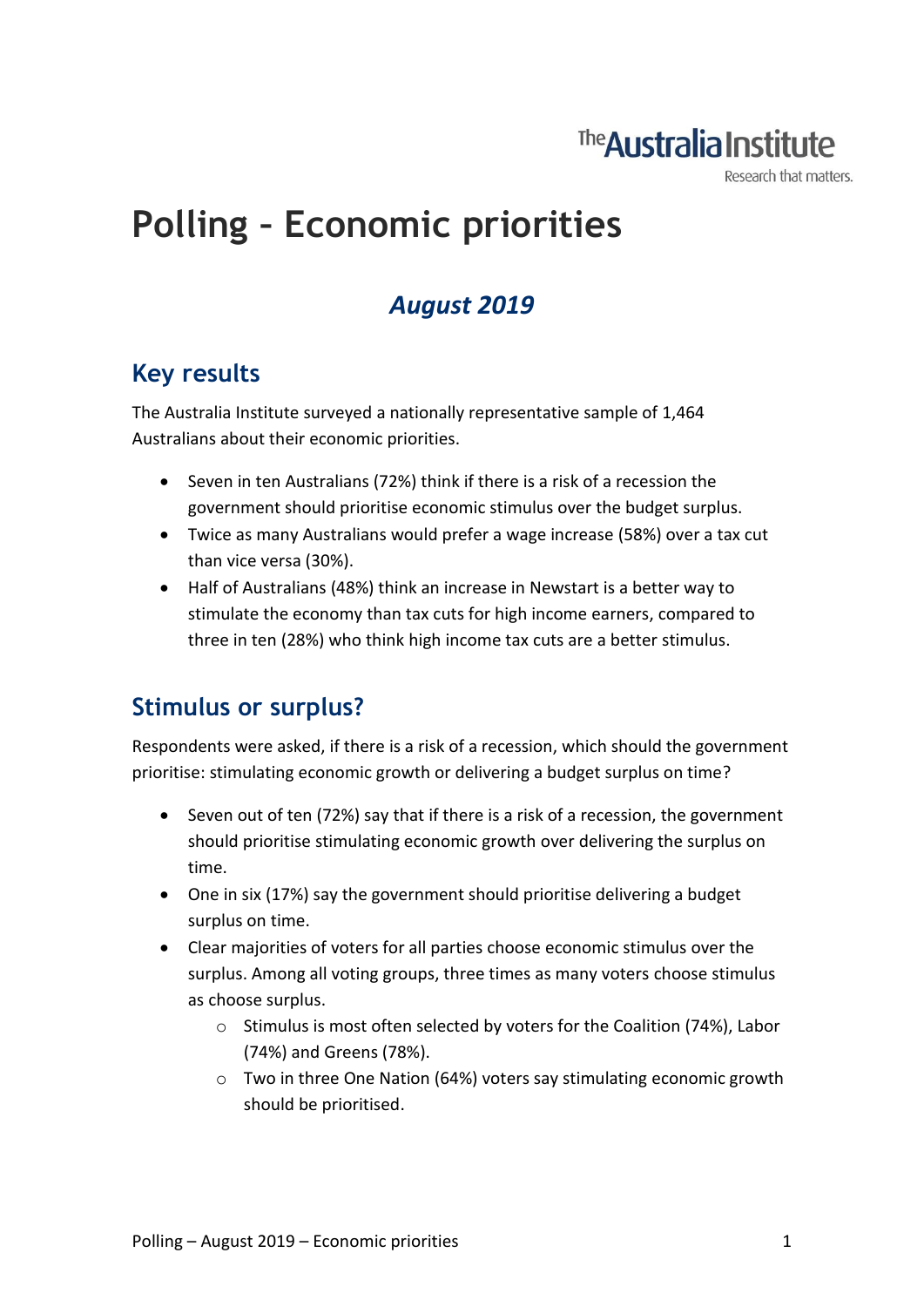

#### **Figure 1: Preference for stimulus or surplus if there is risk of a recession**

- All income groups overwhelmingly support economic stimulus over a surplus, highest amongst both lower and higher income groups.
	- o Surplus is chosen most often (25%) by those with household incomes of \$60-80,000, compared to 65% who prioritise economic stimulus.
	- o Stimulus is chosen most often by those on household incomes of more than \$200,000, where 85% prefer economic stimulus compared to 11% who prefer a budget surplus.
- Preference for stimulating economic growth increases by age.
	- o Two in three people aged 18 to 34 (63–66%) prefer stimulus compared with four in five people aged 55 and over (79%–83%).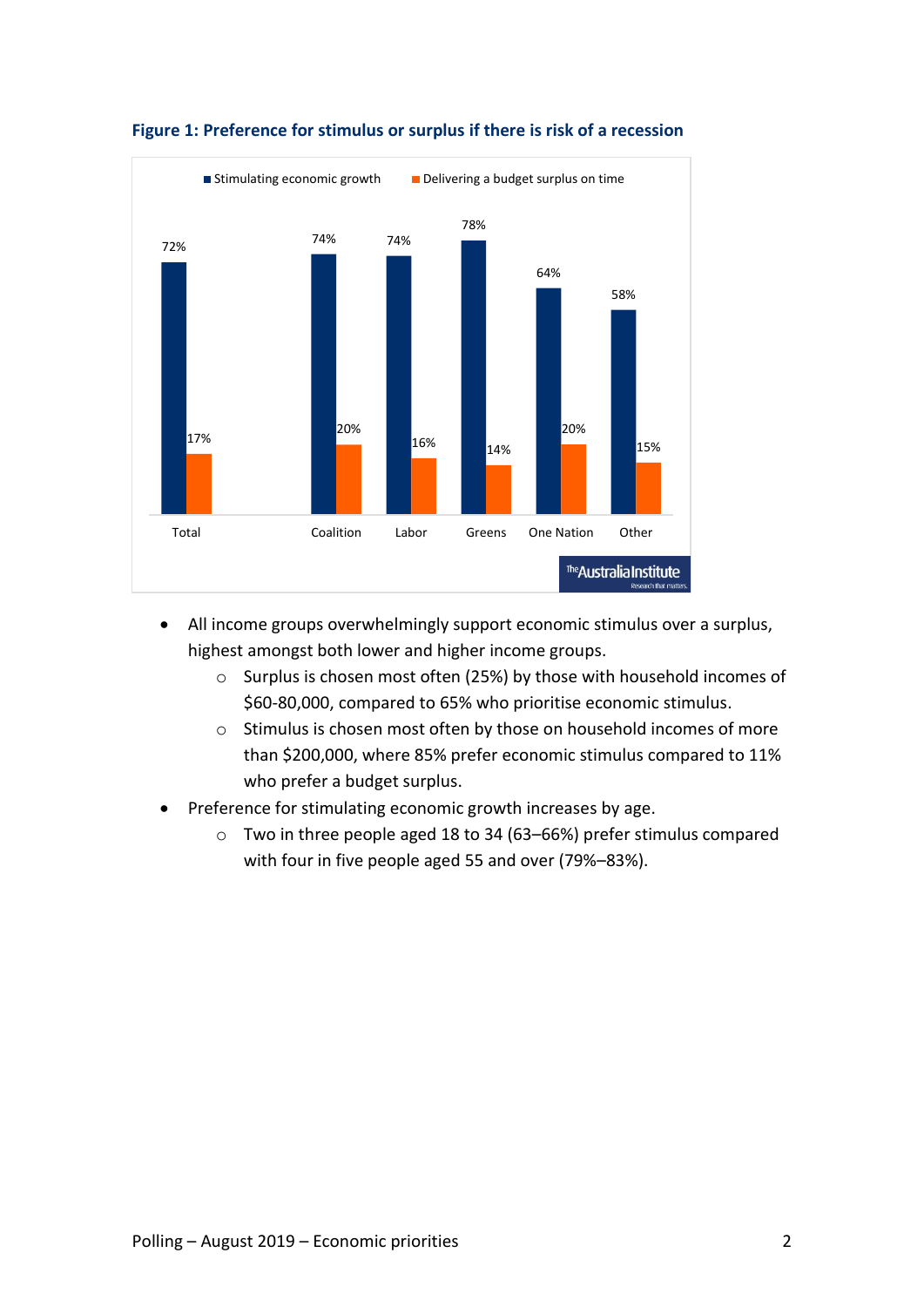





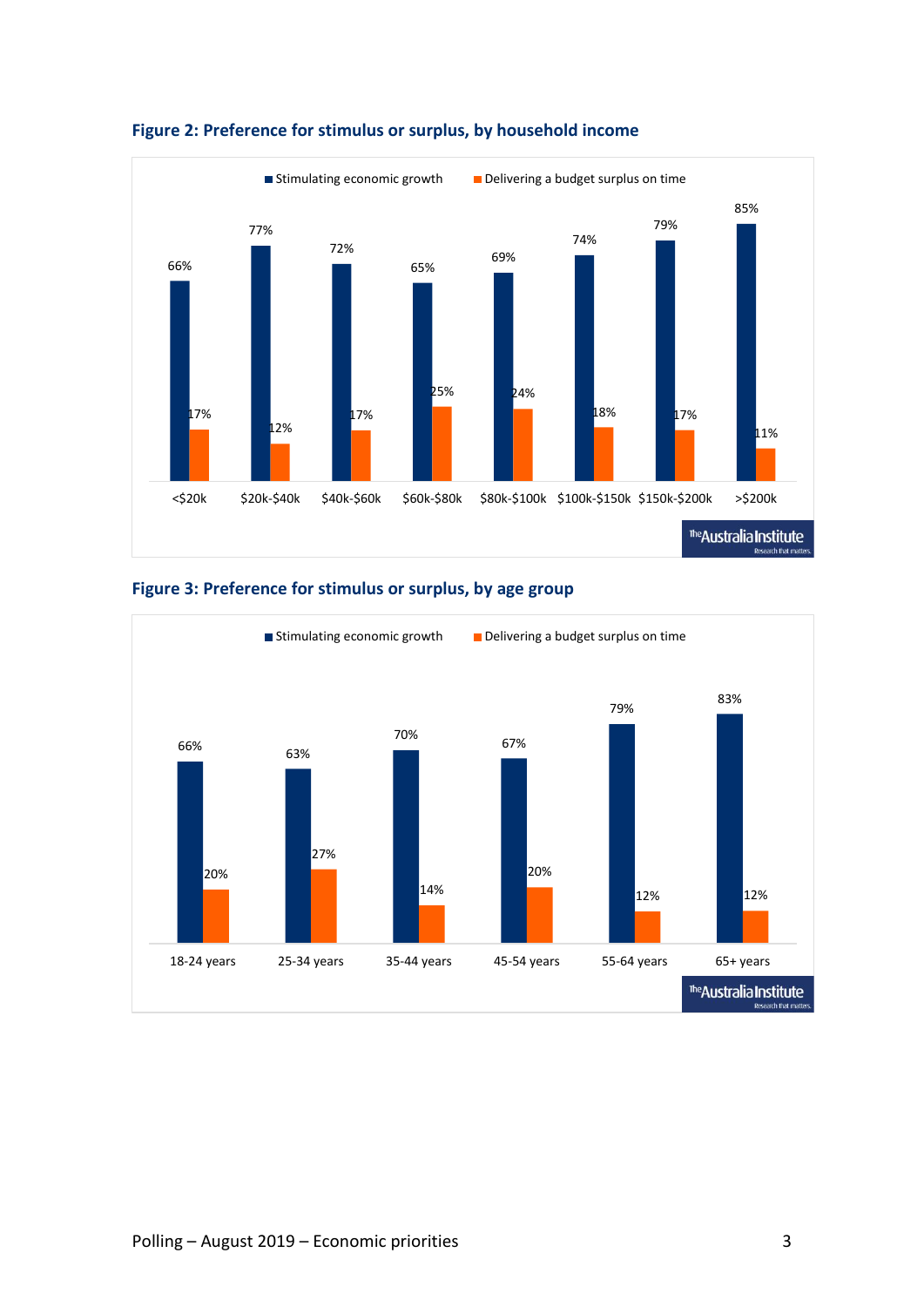### **Tax cut or wage increase?**

Respondents were asked if they would prefer a tax cut or a wage increase.

- Three in five (58%) Australians say they would prefer a wage increase over tax cuts.
- Three in 10 (30%) say they would prefer a tax cut.
- Wage increases are preferred in NSW, Victoria, Queensland and Western Australia, and for voters of each political party.



#### **Figure 4: Preference for tax cut or wage increase, by voting intention**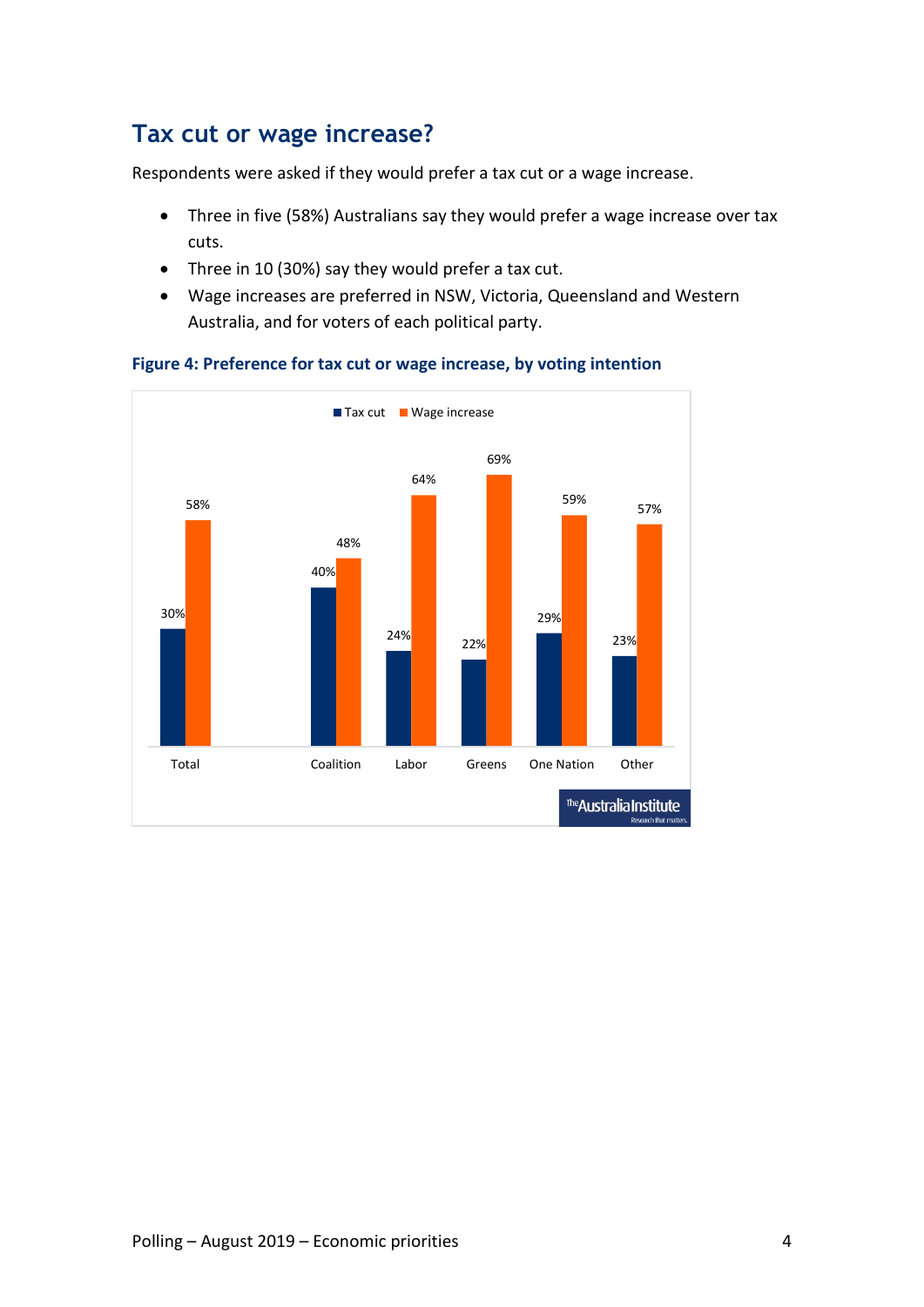- A majority of Australians in every income group but one say they would prefer a wage increase
	- o Among those in households with incomes greater than \$200,000, 50% would prefer a tax cut and 43% would prefer a wage increase.
	- o 63% of those in households earning \$20,000 or less say they would prefer a wage increase to a tax cut.



#### **Figure 5: Preference for tax cut or wage increase, by household income**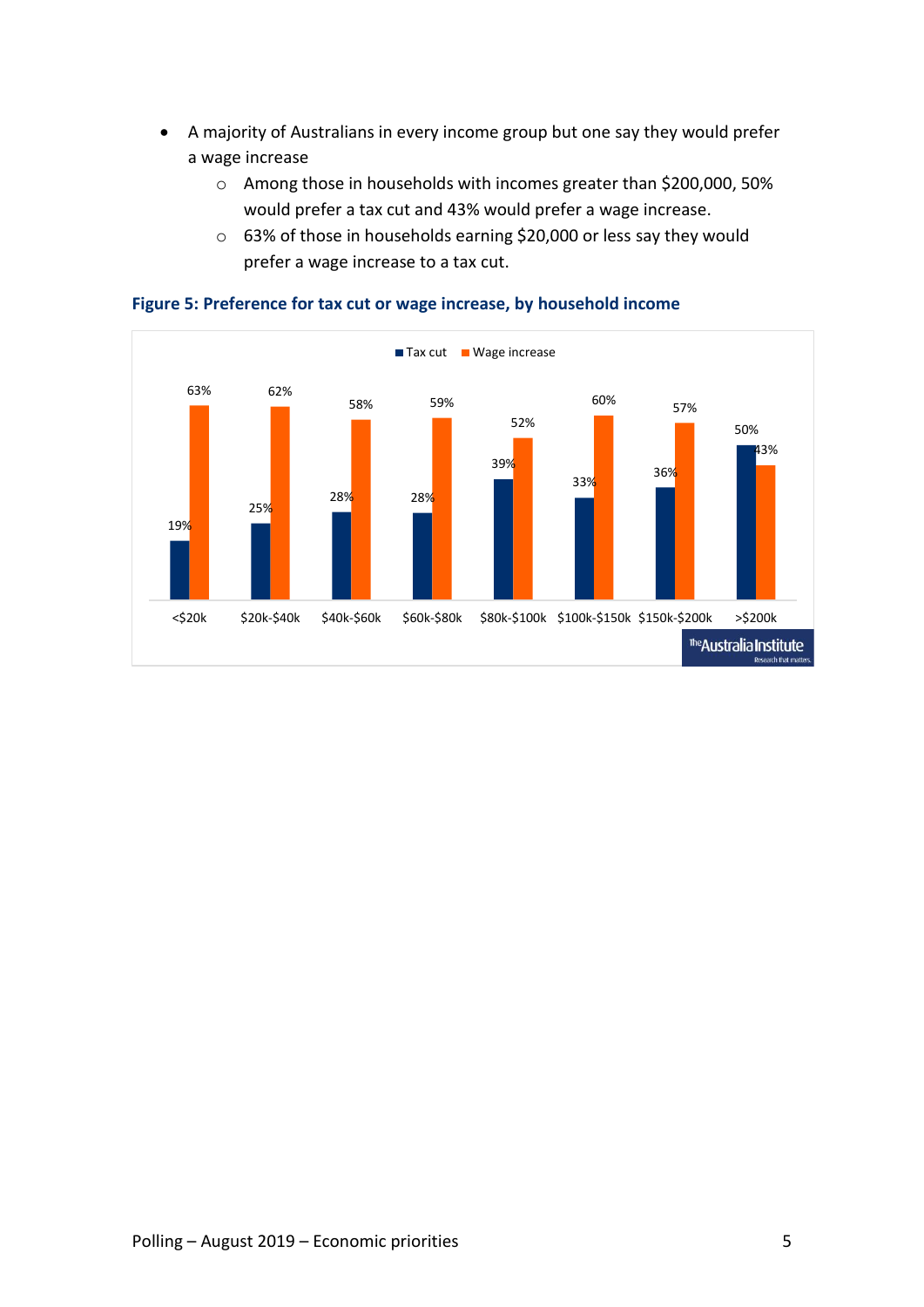### **Increase Newstart or cut taxes for high earners?**

Respondents were asked which way was better to stimulate the economy, between increased Newstart allowance or tax cuts for high-income earners.

- Half of Australians (48%) say increasing the Newstart allowance is a better way to stimulate the economy.
	- o Three in 10 (28%) say tax cuts for high-income earners is a better way.
- Voters for most political parties say increasing Newstart is a better stimulus.
	- o 59% of Labor and 63% of Greens voters choose a Newstart increase, compared to 22% and 19% respectively who choose tax cuts for highincome earners.
	- o More One Nation and Other voters choose a Newstart increase than choose high-income tax cuts (43% vs 32% for One Nation and 47% vs 20% for Other voters).
	- o Only among Coalition voters do more identify tax cuts for high-income earners as a better stimulus than a Newstart increase (39% vs 35%).



### **Figure 6: Preferred way to stimulate the economy, by voting intention**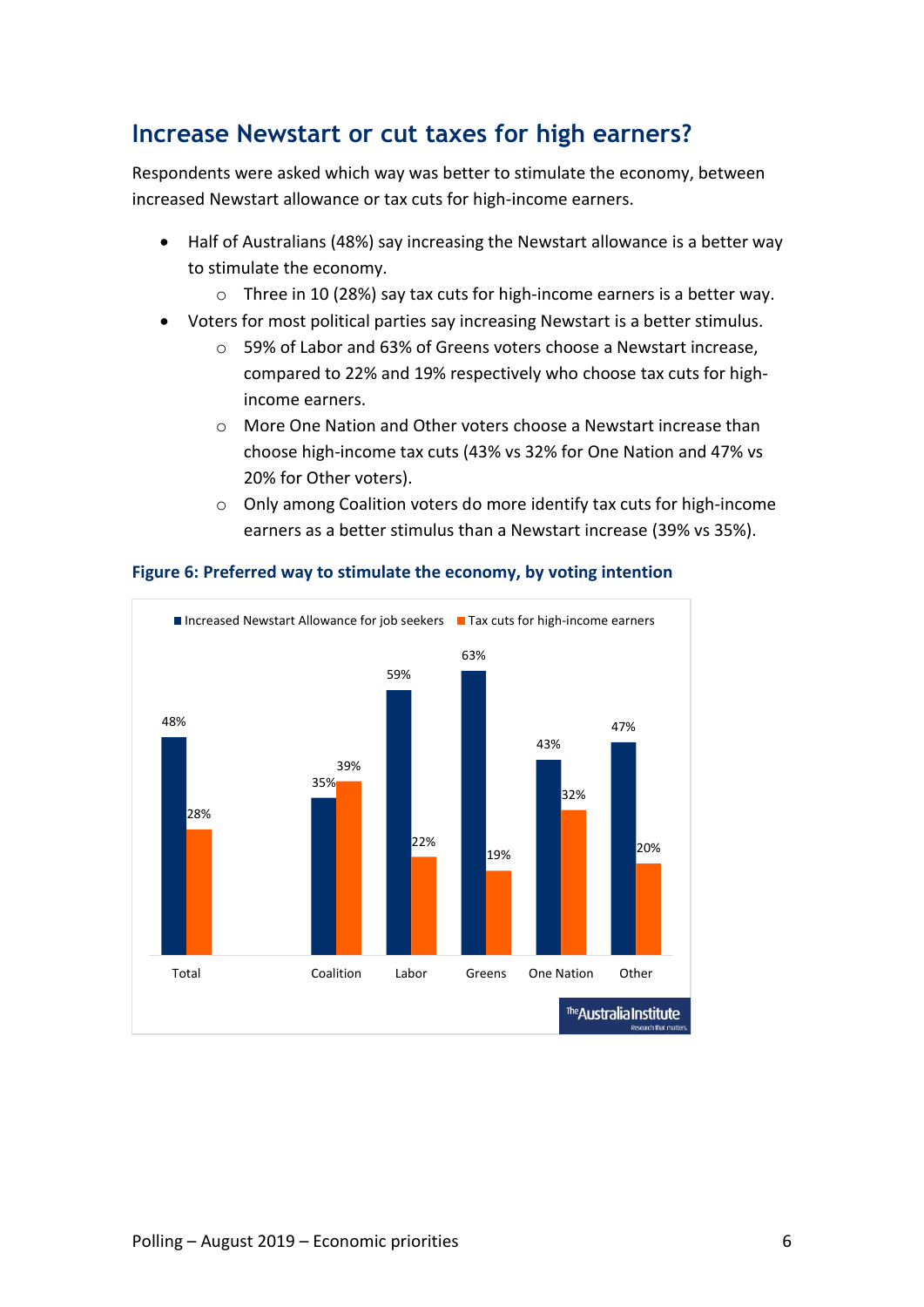- Six of the eight household income groups prefer an increase in Newstart to high-income tax cuts.
	- o Newstart is preferred to high-income tax cuts at incomes \$80,000 and below, and at incomes between \$100,001 and \$200,000.
	- o An equal number of Australians with household incomes between \$80,001 and \$100,000 prefer each option (40% vs 40%).
	- o Australians with household incomes above \$200,000 prefer high-income tax cuts over a Newstart increase by a small margin (41% vs 39%).



#### **Figure 7: Preferred way to stimulate the economy, by household income**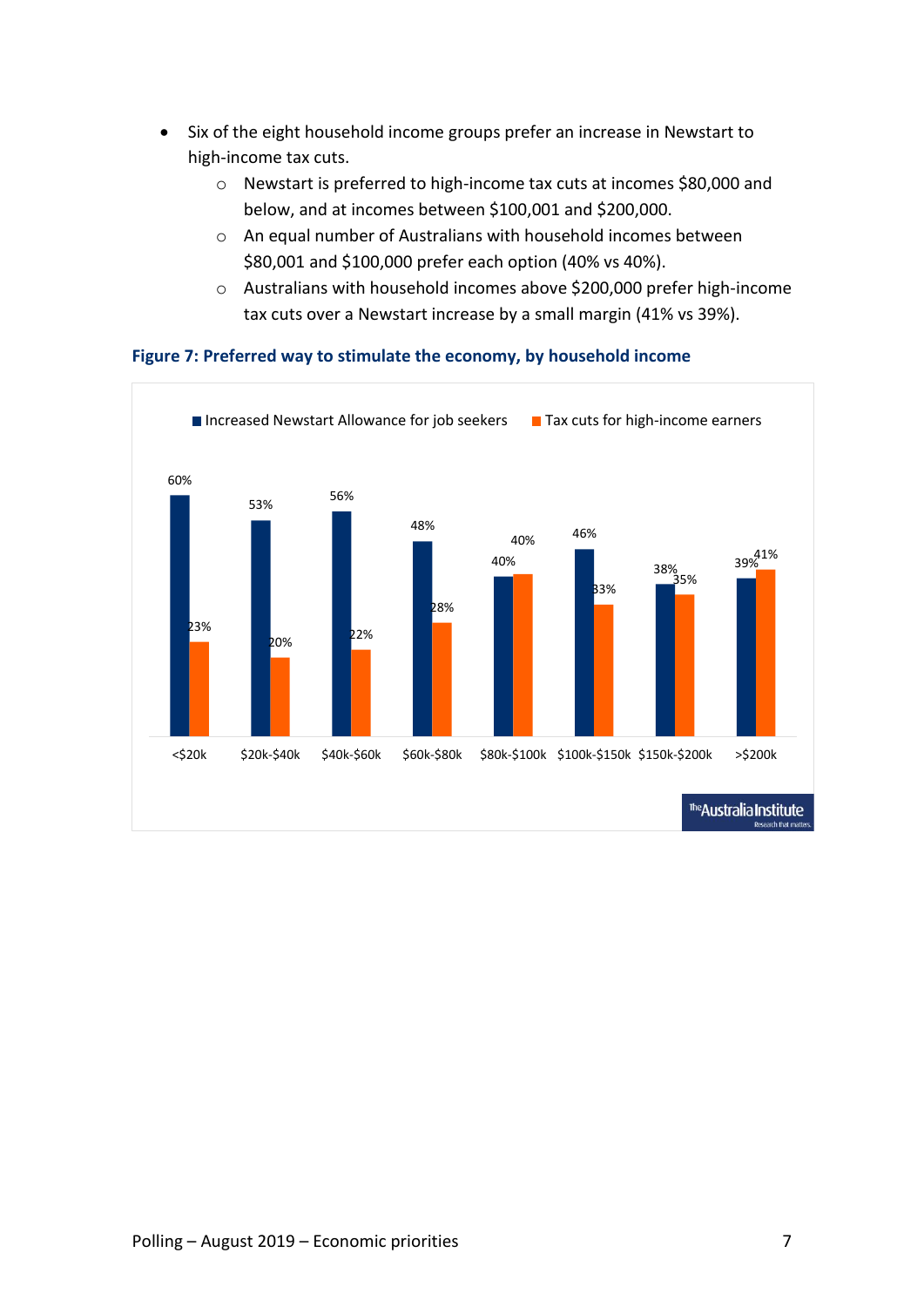## **Method**

The Australia Institute conducted a national survey of 1,464 people between 23 July and 30 July 2019, online through Dynata (formerly Research Now) with nationally representative samples by gender, age, state and territory, and household income.

The margin of error (95% confidence level) for the national results is 3%.

Results are shown only for larger states.

Voting crosstabs show voting intentions for the lower house. Those who were undecided were asked which way they were leaning; these leanings are included in voting intention crosstabs, but results are also shown separately for undecideds. "LNP" includes separate responses for Liberal and National. "Other" includes Centre Alliance, Jacqui Lambie Network and Independent/Other.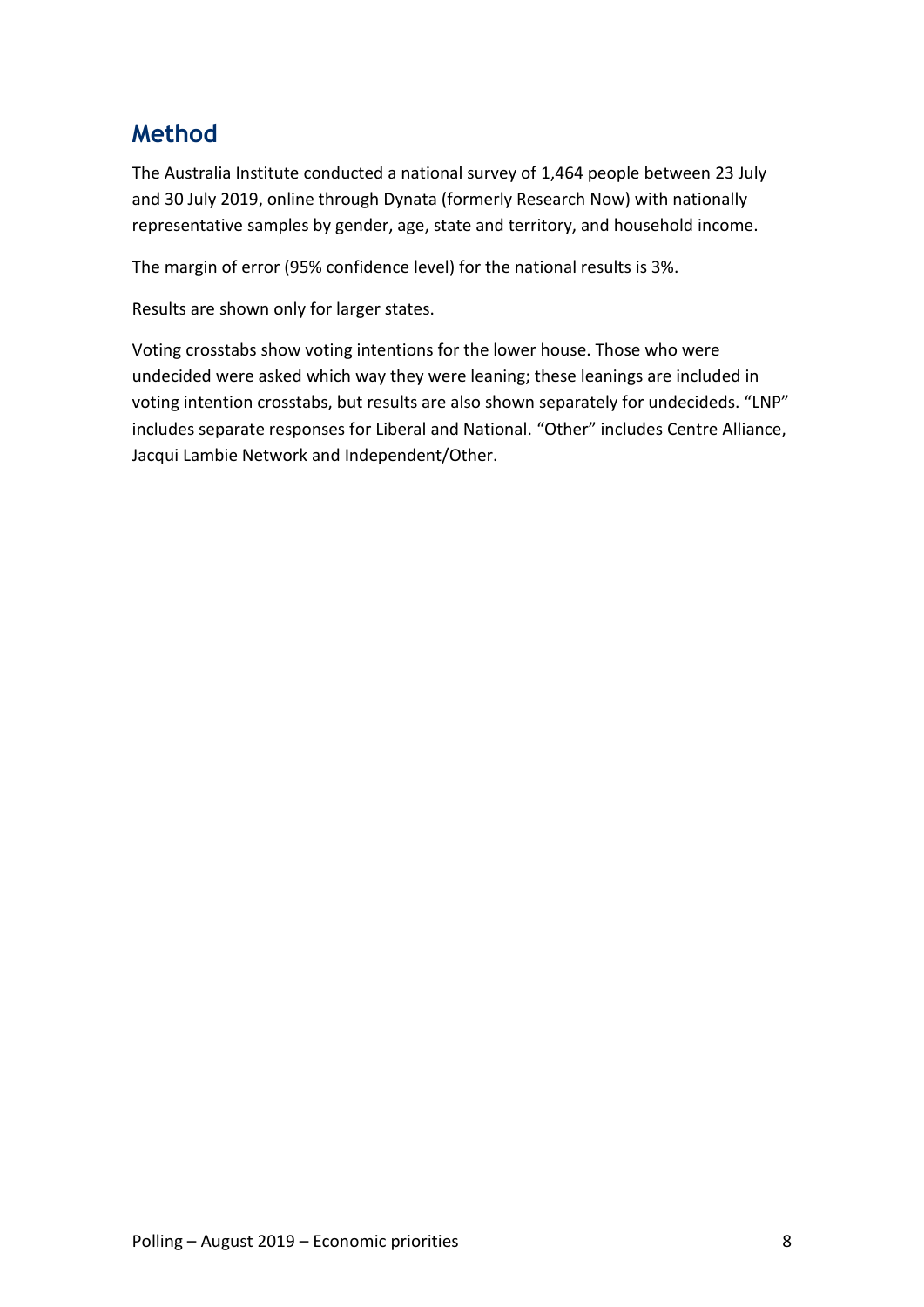# **Detailed results**

### *Would you prefer a tax cut or a wage increase?*

|                       |              |         | Total Male Female NSW VIC QLD WA |                 |  |
|-----------------------|--------------|---------|----------------------------------|-----------------|--|
| $\vert$ Tax cut       |              | 30% 33% | 27% 32% 29% 31% 27%              |                 |  |
| Wage increase         | 58%          | 57%     | 58%                              | 55% 60% 57% 61% |  |
| Don't know / Not sure | $12\%$   10% |         | 15%                              | 13% 11% 12% 12% |  |

|                       |     |     |     |     | Total Coalition Labor Greens One-Nation | <b>Other</b> |
|-----------------------|-----|-----|-----|-----|-----------------------------------------|--------------|
| Tax cut               | 30% | 40% | 24% | 22% | 29%                                     | 23%          |
| Wage increase         | 58% | 48% | 64% | 69% | 59%                                     | 57%          |
| Don't know / Not sure | 12% | 12% | 12% | 9%  | 12%                                     | 20%          |

|               | <b>Total</b> | $<$ \$20 $k$ | <b>\$20k-</b><br>\$40k | <b>\$40k-</b><br><b>\$60k</b> | <b>S60k-</b><br><b>\$80k</b> | <b>\$80k-</b><br>\$100k | <b>S100k-</b><br><b>\$150k</b> | <b>S150k-</b><br>\$200k | $>$ \$200 $k$ |
|---------------|--------------|--------------|------------------------|-------------------------------|------------------------------|-------------------------|--------------------------------|-------------------------|---------------|
| Tax cut       | 30%          | 19%          | 25%                    | 28%                           | 28%                          | 39%                     | 33%                            | 36%                     | 50%           |
| Wage increase | 58%          | 63%          | 62%                    | 58%                           | 59%                          | 52%                     | 60%                            | 57%                     | 43%           |
| Don't know /  | 12%          | 18%          | 13%                    | 13%                           | 13%                          | 9%                      | 7%                             | 6%                      | 7%            |
| Not sure      |              |              |                        |                               |                              |                         |                                |                         |               |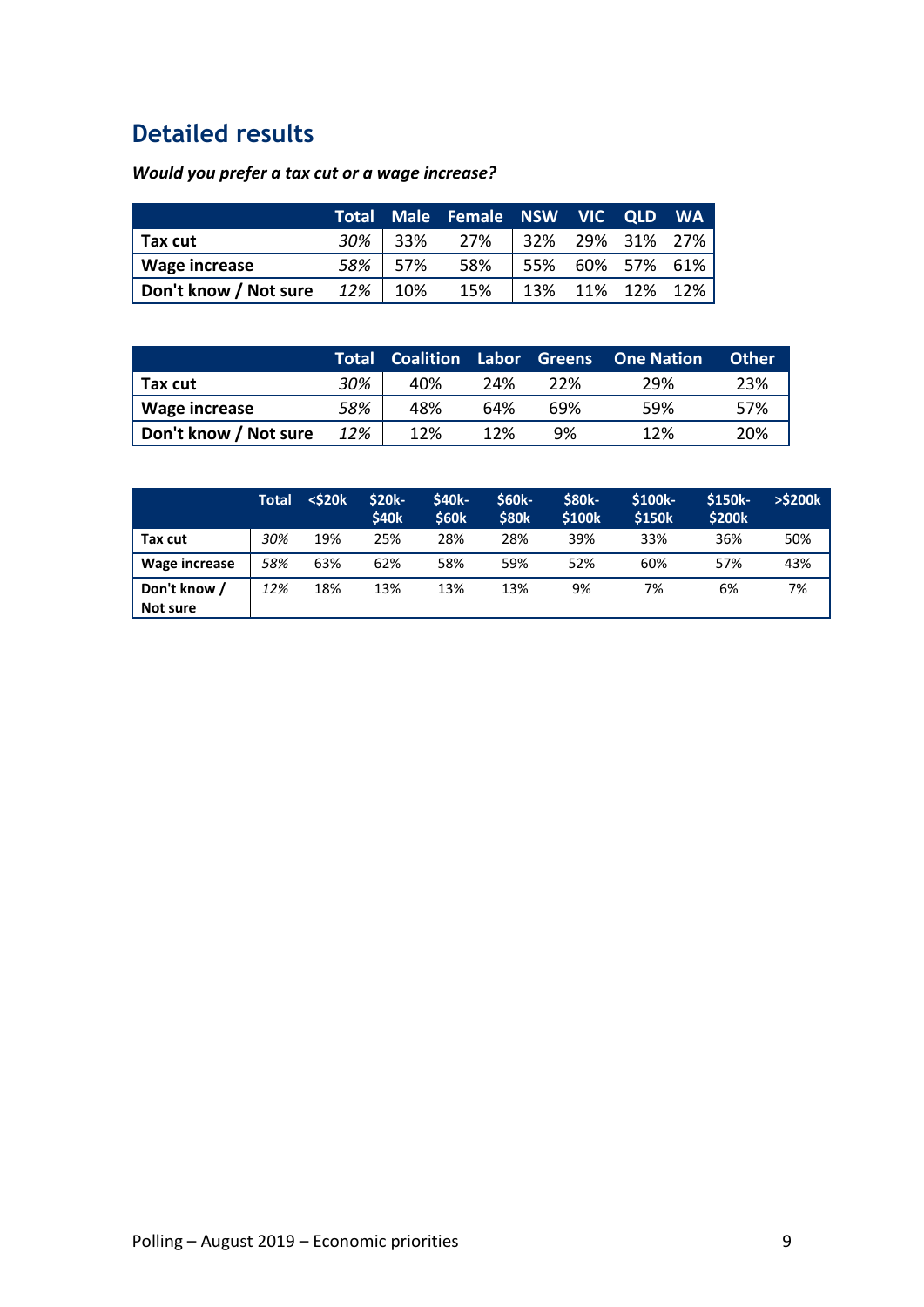### *What do you think is the better way to stimulate the economy?*

|                                  | <b>Total</b> |     | Male Female NSW VIC |                 | <b>OLD</b>      | <b>WA</b> |
|----------------------------------|--------------|-----|---------------------|-----------------|-----------------|-----------|
| <b>Increased Newstart</b>        | 48%          | 51% | 46%                 | 49% 48% 43% 50% |                 |           |
| <b>Allowance for job seekers</b> |              |     |                     |                 |                 |           |
| Tax cuts for high-income         | 28%          | 29% | 27%                 |                 | 27% 28% 33% 25% |           |
| earners                          |              |     |                     |                 |                 |           |
| Don't know / Not sure            | 24%          | 20% | 27%                 |                 | 24% 24% 24% 25% |           |

|                                  | Total | <b>Coalition</b> |     |     | Labor Greens One Nation | <b>Other</b> |
|----------------------------------|-------|------------------|-----|-----|-------------------------|--------------|
| <b>Increased Newstart</b>        | 48%   | 35%              | 59% | 63% | 43%                     | 47%          |
| <b>Allowance for job seekers</b> |       |                  |     |     |                         |              |
| Tax cuts for high-income         | 28%   | 39%              | 22% | 19% | 32%                     | 20%          |
| earners                          |       |                  |     |     |                         |              |
| Don't know / Not sure            | 24%   | 26%              | 19% | 18% | 24%                     | 32%          |

|                                  | Total | $<$ \$20 $k$ | $$20k-$<br><b>\$40k</b> | <b>S40k-</b><br><b>\$60k</b> | <b>S60k-</b><br><b>\$80k</b> | <b>S80k-</b><br>\$100k | S100k-<br><b>\$150k</b> | <b>S150k-</b><br><b>\$200k</b> | $>$ \$200 $k$ |
|----------------------------------|-------|--------------|-------------------------|------------------------------|------------------------------|------------------------|-------------------------|--------------------------------|---------------|
| <b>Increased Newstart</b>        | 48%   | 60%          | 53%                     | 56%                          | 48%                          | 40%                    | 46%                     | 38%                            | 39%           |
| <b>Allowance for job seekers</b> |       |              |                         |                              |                              |                        |                         |                                |               |
| Tax cuts for high-income         | 28%   | 23%          | 20%                     | 22%                          | 28%                          | 40%                    | 33%                     | 35%                            | 41%           |
| earners                          |       |              |                         |                              |                              |                        |                         |                                |               |
| Don't know / Not sure            | 24%   | 17%          | 27%                     | 23%                          | 24%                          | 20%                    | 21%                     | 27%                            | 20%           |